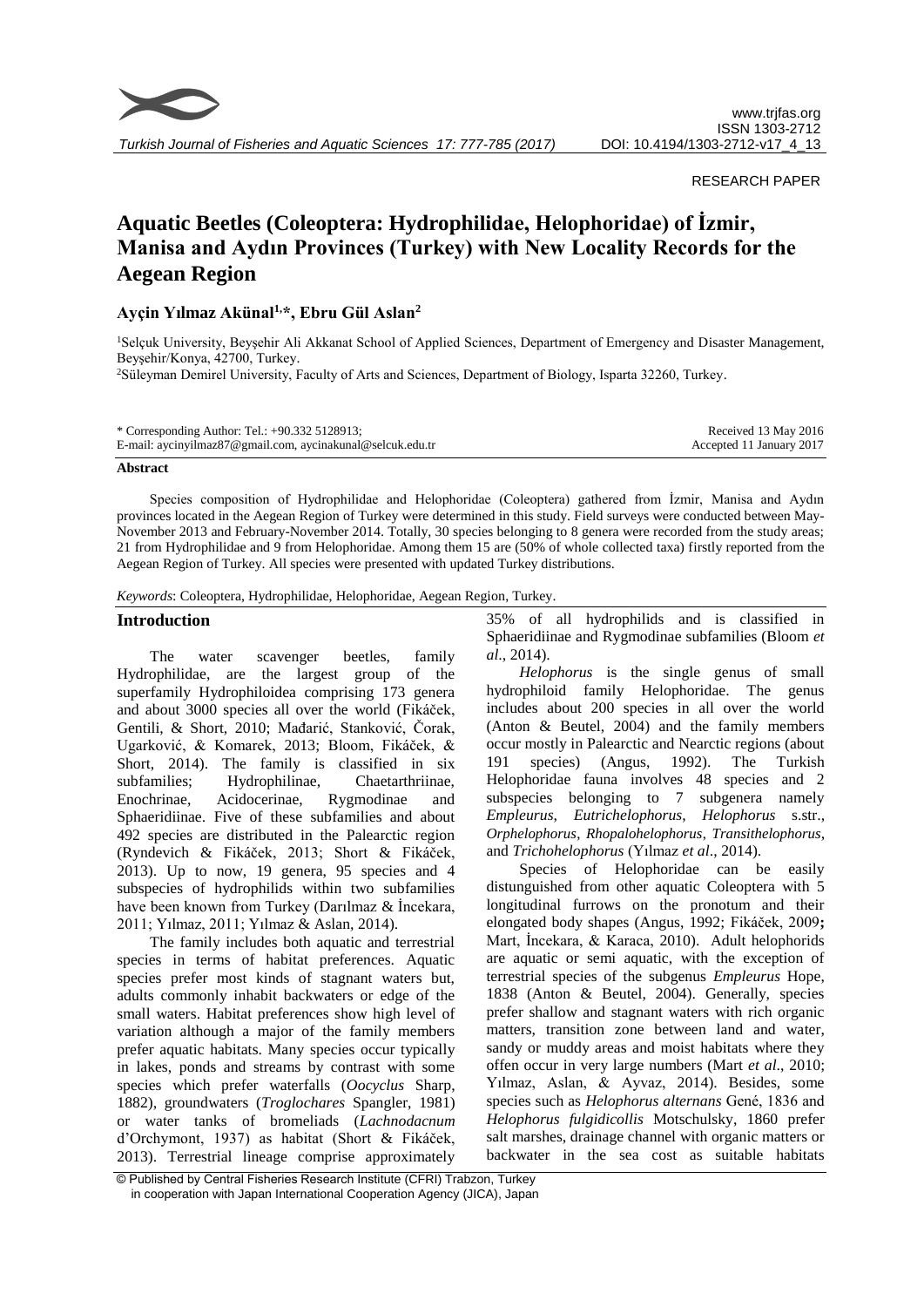778 *A.Y. Akünal and E.G.Aslan / Turk. J. Fish. Aquat. Sci. 17: 777-785 (2017)*

(Hebauer, 1994).

Although Hydrophilidae and Helophoridae represent two important aquatic groups of Hydrophiloidea, they are poorly studied in Turkey. Some faunistic studies have been performed mainly in the Eastern, Black Sea, Central Anatolia, Marmara and inner Western parts of Turkey (Kıyak, Canbulat, Salur, & Darılmaz, 2006; Ertorun & Tanatmış, 2009; İncekara, Darılmaz, Mart, Polat, & Karaca, 2009; Mart, 2009; İncekara, Polat, Darılmaz, Mart, & Taşar, 2010; Mart *et al*., 2010; Polat, İncekara, & Mart, 2010; Topkara and Balık, 2010; Taşar *et al*., 2012; Mart, Tolan, Caf & Koyun, 2014).

İzmir, Manisa and Aydın provinces are located in the western part of Turkey called as Aegean Region, and have numerous water sources with different topographic structure. The present study will be a preliminary step in order to detect the Hydrophilidae and Helophoridae fauna of western parts of Turkey where the group is rarely studied. This study and coming surveys are intended to contribute Hydrophiloidea fauna of Turkey.

# **Materials and Methods**

# **Study sites**

Surveys were carried out in İzmir, Manisa and Aydın provinces located in the western Turkey, placed at coastal part of the Aegean Sea (Figure 1). Both İzmir and Aydın have typically Mediterrenean climate while Manisa has also effects of continental climate especially in the eastern and mountainous parts. All of them have a rich composition in terms of various aquatic habitats. Investigations were carried out in totally 99 different sampling sites (20 from İzmir, 35 from Manisa, 44 from Aydın) including the town centers and their surroundings. Detailed data about the whole sites sampled are listed in Table 1.

# **Sampling Method and Collection**

Field surveys were performed from May to

November in 2013 and February to November in 2014. Specimens were collected by using a sieve, ladle or net with a diameter of 1-2 mm pore, from shallow and stagnant water, the edge of water, or under the decomposing organic matter. Samples were killed by ethyl acetate or in 70% alcohol solution and taken to the laboratory for further analysis and dissection. Diagnosis of beetles was carried out using aedeagophores and other morphological characters.

The specimens were identified to species level using the taxonomic keys and figures given by Angus (1984; 1985; 1988; 1992; 1998), Darılmaz and Kıyak (2009; 2010), Gentili (1975; 1979; 2000), Gentili and Chiesa (1975), Hansen (1982; 1987; 1991; 1999), Hansen and Hebauer (1988), Hebauer (1994), Shatrovskiy (1984), Wooldridge (1978). Turkey distributions of each species were presented according to Darılmaz and İncekara (2011). Voucher specimens are deposited at the Biology Department of Süleyman Demirel University, Isparta.

# **Results**

As a result of this study performed in İzmir, Manisa and Aydın provinces and their districts, totally 1325 individuals belonging to 8 genera and 30 species of Hydrophilidae (21 species) and Helophoridae (9 species) were identified. *Laccobius* and *Helophorus*  were the most species-rich and abundant genera comprising about 60% of the all species. Table 2 refers to species along with their availability in the study areas. The asterisk on listed species indicates its first report from the Aegean Region. Each species is presented afterwards with data related material examined and Turkey distributions.

**Hydrophilidae Latreille, 1802** *Paracymus* **Thomson, 1867** *Paracymus aeneus* **(Germar, 1824) Material examined: İzmir,** Aliağa (92,93),

06.VII.2014, 4 $\partial \hat{\sigma}$ .

**Distribution in Turkey:** Bayburt, Kayseri, Samsun (Darılmaz and İncekara, 2011).

**Figure 1.** Location of the study areas.

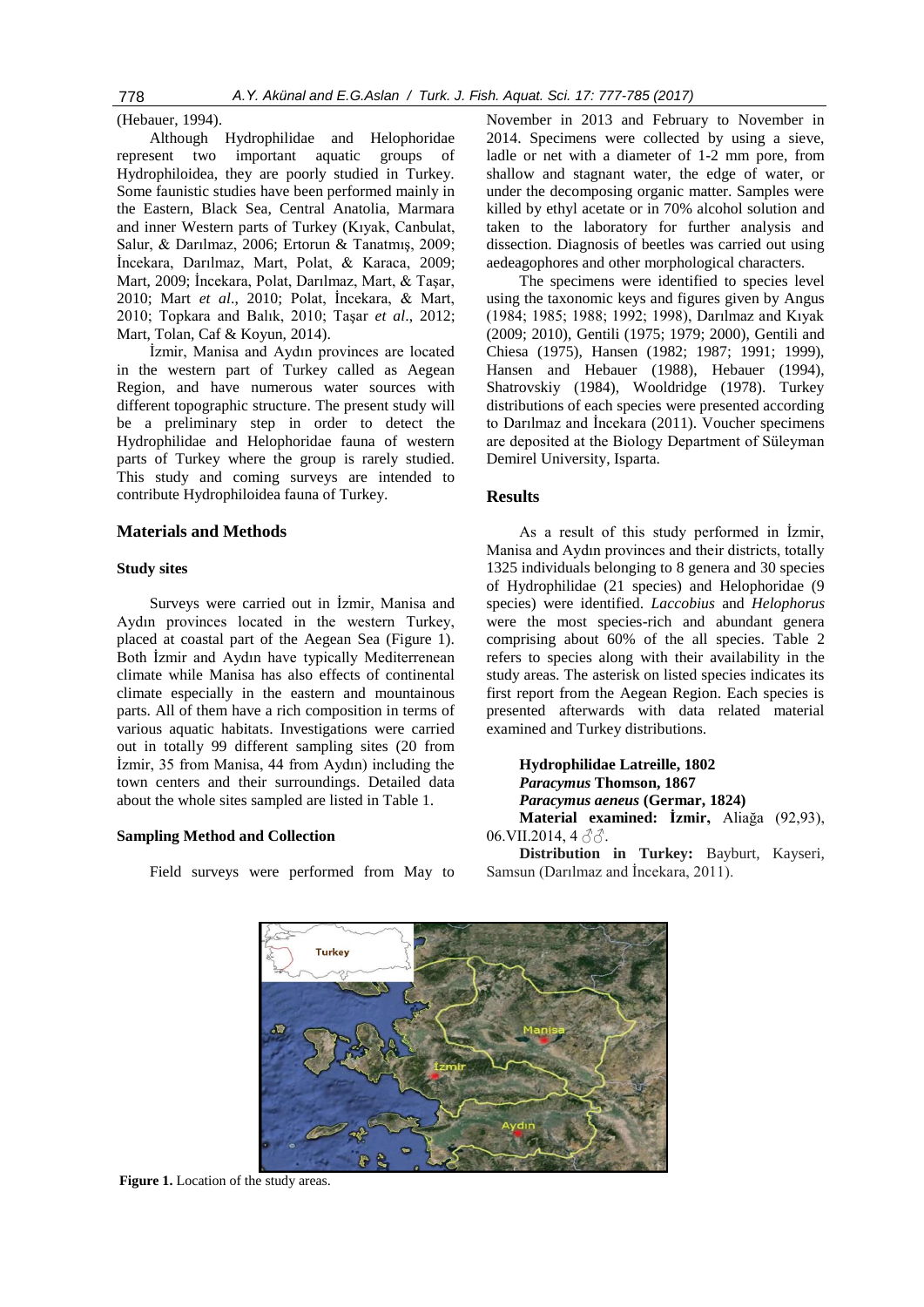**Table 1.** Detailed information about sampling sites including province, coordinate and altitude

| Locality number | Locality          | Province | Coordinates                                                        | Altitude (m)   |
|-----------------|-------------------|----------|--------------------------------------------------------------------|----------------|
| $\,1\,$         |                   |          | K: 37°.53'.77" - D: 28°.34'.35"                                    | $88\,$         |
|                 | Pamukören         | Aydın    |                                                                    | 622            |
| $\sqrt{2}$      | Kuyucak           | Aydın    | K: 37°.59'.84" - D: 28°.30'.64"                                    | 32             |
| $\mathfrak{Z}$  | Efeler<br>Efeler  | Aydın    | K: 37°.50'.33" - D: 27°.37'.18"<br>K: 37°.48'.12" - D: 28°.00'.37" | 57             |
| 4               |                   | Aydın    |                                                                    |                |
| 5               | Köşk              | Aydın    | K: 37°.49'.48" - D: 28°.03'.34"                                    | 40             |
| 6               | Köşk              | Aydın    | K: 37°.51'.13" - D: 28°.11'.03"                                    | 42             |
| 7               | Sultanhisar       | Aydın    | K: $37^{\circ}$ .52'.56" - D: $28^{\circ}$ .10'.15"                | 71             |
| $\,$ 8 $\,$     | Sultanhisar       | Aydın    | K: 37°.52'.13" - D: 28°.07'.56"                                    | 56             |
| $\mathbf{9}$    | Efeler            | Aydın    | K: 37°.49'.30" - D: 28°.45'.28"                                    | 48             |
| 10              | Yenipazar         | Aydın    | K: 37°.49'.03" - D: 28°.10'.06"                                    | 43             |
| 11              | Umurlu            | Aydın    | K: 37°.50'.59" - D: 27°.56'.41"                                    | 49             |
| 12              | Nazilli           | Aydın    | K: 37°.54'.52" - D: 28°.19'.56"                                    | 107            |
| 13              | Nazilli           | Aydın    | K: 37°.54'.39" - D: 28°.18'.51"                                    | 93             |
| 14              | Nazilli           | Aydın    | K: 37°.52'.52" - D: 28°.18'.23"                                    | 56             |
| 15              | Bozdoğan          | Aydın    | K: 37°.48'.35" - D: 28°.19'.10"                                    | 73             |
| 16              | Bozdoğan          | Aydın    | K: 37°.48'.35" - D: 28°.19'.03"                                    | 69             |
| 17              | Çine              | Aydın    | K: 37°.39'.13" - D: 27°.57'.53"                                    | 36             |
| 18              | Çine              | Aydın    | K: 37°.38'.60" - D: 27°.56'.67"                                    | 48             |
| 19              | Çine              | Aydın    | K: 37°.37'.55" - D: 27°.55'.76"                                    | 104            |
| $20\,$          | Çine              | Aydın    | K: 37°.36'.61" - D: 27°.56'.42"                                    | 53             |
| 21              | Çine              | Aydın    | K: $37^{\circ}.36'.13" - D: 28^{\circ}.02'.25"$                    | 64             |
| 22              | Çine              | Aydın    | K: 37°.38'.46" - D: 28°.05'.74"                                    | 389            |
| 23              | Çine              | Aydın    | K: 37°.39'.78" - D: 28°.07'.57"                                    | 673            |
| 24              | Bafa Gölü         | Aydın    | K: 37°.29'.05" - D: 27°.23'.45"                                    | 58             |
| 25              | Bafa Gölü         | Aydın    | K: 37°.31'.09" - D: 27°.29'.15"                                    | 89             |
| 26              | Bafa Gölü         | Aydın    | K: 37°.30'.45" - D: 27°.30'.17"                                    | 41             |
| $27\,$          | Söke              | Aydın    | K: 37°.35'.71" - D: 27°.22'.22"                                    | 61             |
| 28              | Söke              | Aydın    | K: 37°.35'.44" - D: 27°.23'.22"                                    | 5              |
| 29              | Söke              | Aydın    | K: 37°.39'.13" - D: 27°.26'.38"                                    | $\,8\,$        |
| 30              | Söke              | Aydın    | K: 37°.31'.03" - D: 27°.20'.58"                                    | $\overline{4}$ |
| 31              | Serçin            | Aydın    | K: 37°.32'.56" - D: 27°.23'.27"                                    | 33             |
| 32              | Kocagür           | Aydın    | K: 37°.51'.31" - D: 27°.58'.68"                                    | 42             |
| 33              | Kocagür           | Aydın    | K: 37°.50'.38" - D: 27°.57'.02"                                    | 51             |
| 34              | İncirliova        | Aydın    | K: 37°.51'.50" - D: 27°.42'.47"                                    | 46             |
| 35              | <i>incirliova</i> |          | K: 37°.51'.09" - D: 27°.44'.96"                                    | 26             |
|                 | <i>incirliova</i> | Aydın    |                                                                    | 35             |
| 36              |                   | Aydın    | K: 37°.50'.22" - D: 27°.42'.37"                                    | 31             |
| 37              | <i>Incirliova</i> | Aydın    | K: 37°.50'.22" - D: 27°.41'.15"                                    |                |
| 38              | Germencik         | Aydın    | K: 37°.51'.18" - D: 27°.38'.48"                                    | 45             |
| 39              | Germencik         | Aydın    | K: 37°.52'.24" - D: 27°.37'.67"                                    | 55             |
| 40              | Germencik         | Aydın    | K: 37°.53'.34" - D: 27°.29'.35"                                    | 67             |
| 41              | Germencik         | Aydın    | K: 37°.52'.21" - D: 27°.28'.18"                                    | 84             |
| 42              | Germencik         | Aydın    | K: 37°.52'.53" - D: 27°.36'.50"                                    | $71\,$         |
| 43              | Germencik         | Aydın    | K: 37°.52'.34" - D: 27°.36'.42"                                    | 62             |
| 44              | Germencik         | Aydın    | K: 37°.51'.23" - D: 27°.34'.24"                                    | 56             |
| 45              | Salihli           | Manisa   | K: 38°.28'.63" - D: 28°.06'.43"                                    | 135            |
| 46              | Salihli           | Manisa   | K: $38^{\circ}.34' .36" - D: 28^{\circ}.05' .16"$                  | 92             |
| 47              | Salihli           | Manisa   | K: 38°.34'.56" - D: 28°.03'.94"                                    | 94             |
| 48              | Gölmarmara        | Manisa   | K: 38°.37'.48" - D: 28°.05'.36"                                    | 81             |
| 49              | Gölmarmara        | Manisa   | K: $38^{\circ}.42'.53" - D: 27^{\circ}.30'.19"$                    | 132            |
| 50              | Demirci           | Manisa   | K: 38°.59'.66" - D: 28°.33'.36"                                    | 495            |
| 51              | Ahmetli           | Manisa   | K: 38°.30'.22" - D: 27°.59'.41"                                    | 91             |
| 52              | Ahmetli           | Manisa   | K: 38°.31'.55" - D: 27°.50'.74"                                    | 67             |
| 53              | Turgutlu          | Manisa   | K: 38°.31'.15" - D: 27°.50'.55"                                    | 69             |
| 54              | Turgutlu          | Manisa   | K: 38°.31'.96" - D: 27°.51'.15"                                    | 66             |
| 55              | Gördes            | Manisa   | K: 38°.54'.39" - D: 28°.17'.32"                                    | 490            |
| 56              | Gördes            | Manisa   | K: $38^{\circ}.52'.29'' - D: 28^{\circ}.16'.55''$                  | 489            |
| 57              | Gördes            | Manisa   | K: 38°.52'.15" - D: 28°.16'.48"                                    | 489            |
| 58              | Gördes            | Manisa   | K: $38^{\circ}.54'.26" - D: 28^{\circ}.17'.64"$                    | 491            |
| 59              | Gördes            | Manisa   | K: 38°.52'.15" - D: 28°.16'.48"                                    | 491            |
| 60              | Gördes            | Manisa   | K: 38°.54'.26" - D: 28°.17'.64"                                    | 491            |
| 61              | Gördes            | Manisa   | K: $38^{\circ}.49'.39'' - D: 28^{\circ}.06'.26''$                  | 491            |
| 62              | Gördes            | Manisa   | K: $38^{\circ}.54'.93" - D: 28^{\circ}.18'.03"$                    | 493            |
| 63              | Selendi           | Manisa   | K: 38°.44'.19" - D: 28°.50'.07"                                    | 479            |
| 64              | Selendi           | Manisa   | K: 38°.43'.42" - D: 28°.47'.20"                                    | 516            |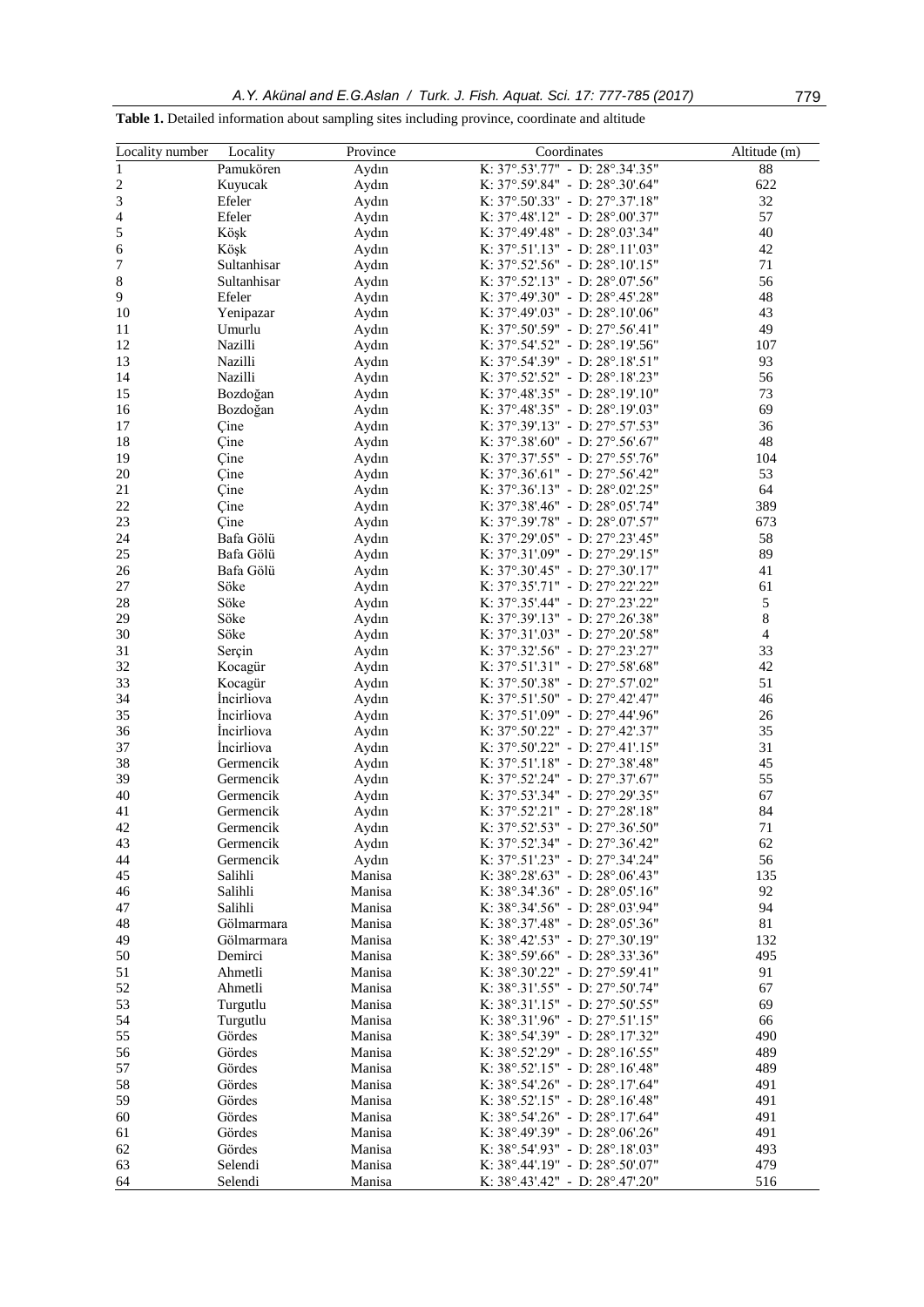#### **Table 1.** Continued

| Locality number Locality |             | Province     | Coordinates                                        | Altitude (m) |
|--------------------------|-------------|--------------|----------------------------------------------------|--------------|
| 65                       | Selendi     | Manisa       | K: 38°.42'.43"-D: 28°.48'.38"                      | 679          |
| 66                       | Alaşehir    | Manisa       | K: 38°.28'.08"-D: 28°.16'.12"                      | 90           |
| 67                       | Alaşehir    | Manisa       | K: 38°.29'.54"-D: 28°.08'.06"                      | 89           |
| 68                       | Kula        | Manisa       | K: 38°.25'.38"-D: 28°.26'.56"                      | 146          |
| 69                       | Kula        | Manisa       | K: 38°.28'.00"-D: 28°.12'.88"                      | 130          |
| $70\,$                   | Kula        | Manisa       | K: 38°.27'.75"-D: 28°.13'.88"                      | 153          |
| 71                       | Kula        | Manisa       | K: 38°.27'.18"-D: 28°.24'.41"                      | 153          |
| 72                       | Sarıgöl     | Manisa       | K: 38°.16'.41"-D: 28°.40'.06"                      | 187          |
| 73                       | Sarıgöl     | Manisa       | K: $38^{\circ}.16' .04"$ -D: $28^{\circ}.38' .01"$ | 190          |
| 74                       | Akhisar     | Manisa       | K: 38°.46'.56"-D: 27°.53'.32"                      | 193          |
| 75                       | Akhisar     | Manisa       | K: 38°.55'.02"-D: 27°.58'.56"                      | 793          |
| 76                       | Kavaklıdere | Manisa       | K: 38°.25'.19"-D: 28°.20'.89"                      | 142          |
| 77                       | Kırkağaç    | Manisa       | K: 39°.05'.55"-D: 27°.40'.25"                      | 251          |
| $78\,$                   | Kırkağaç    | Manisa       | K: 39°.05'.08"-D: 27°.41'.02"                      | 362          |
| 79                       | Saruhanlı   | Manisa       | K: 38°.41'.12"-D: 27°.38'.16"                      | 90           |
| 80                       | Menderes    | <i>Izmir</i> | K: $38^{\circ}.15' .07" - D: 27^{\circ}.07'.11"$   | 119          |
| 81                       | Seferihisar | <i>Izmir</i> | K: 38°.04'.62"-D: 26°.57'.04"                      | 102          |
| 82                       | Seferihisar | <i>Izmir</i> | K: 38°.14'.28"-D: 26°.50'.04"                      | 114          |
| 83                       | Kemalpaşa   | Izmir        | K: 38°.25'.20"-D: 27°.39'.23"                      | 179          |
| 84                       | Bayındır    | <i>Izmir</i> | K: 38°.14'.72"-D: 27°.41'.28"                      | 177          |
| 85                       | Menemen     | İzmir        | K: 38°.39'.30"-D: 27°.04'.48"                      | 35           |
| 86                       | Menemen     | <i>Izmir</i> | K: 38°.37'.48"-D: 27°.07'.11"                      | 11           |
| 87                       | Menemen     | İzmir        | K: 38°.37'.32"-D: 27°.07'.55"                      | 16           |
| 88                       | Menemen     | <i>Izmir</i> | K: 38°.36'.50"-D: 27°.04'.29"                      | 12           |
| 89                       | Menemen     | İzmir        | K: 38°.34'.44"-D: 27°.06'.12"                      | 95           |
| 90                       | Menemen     | Izmir        | K: 38°.34'.58"-D: 27°.06'.04"                      | 79           |
| 91                       | Aliağa      | Izmir        | K: 38°.48'.97"-D: 27°.01'.07"                      | 35           |
| 92                       | Aliağa      | İzmir        | K: 38°.46'.59"-D: 26°.58'.04"                      | 77           |
| 93                       | Aliağa      | İzmir        | K: 38°.51'.28"-D: 27°.01'.64"                      | 38           |
| 94                       | Torbalı     | İzmir        | K: 38°.08'.49"-D: 27°.21'.27"                      | 29           |
| 95                       | Torbalı     | İzmir        | K: 38°.06'.43"-D: 27°.22'.29"                      | 13           |
| 96                       | Bergama     | İzmir        | K: 39°.67'.31"-D: 27°.09'.42"                      | 153          |
| 97                       | Bergama     | İzmir        | K: 39°.09'.08"-D: 27°.09'.11"                      | 247          |
| 98                       | Bergama     | İzmir        | K: 39°.07'.05"-D: 27°.12'.21"                      | 44           |
| 99                       | Bergama     | İzmir        | K: $39^{\circ}.07'.20"$ -D: $27^{\circ}.11'.46"$   | 68           |

# *Enochrus* **Thomson, 1859** *Enochrus bicolor* **(Fabricius, 1792)**

Material examined: İzmir, Torbalı (94, 95), 14.VII.2013, 2 ♂♂, 4 ♀♀; Seferihisar (81) 20.X.2013, 1 ♂, 2 ♀♀; Aliağa (92, 93) 06.VII.2014, 3 ♂♂, 1 ♀; Manisa, Gölmarmara (48), 15.IX.2013, 4  $\partial$  $\partial$ , 1  $\varphi$ ; Turgutlu (54) 20.IV.2014, 1  $\partial$ , 1  $\varphi$ ; Aydın, Bozdoğan (15) 30.III.2014, 4 ♂♂, 1 ♀; Çine (18),  $18.V.2014, 1 \delta, 1 \Omega.$ 

Distribution in Turkey: Aksaray, Ankara, Antalya, Burdur, Denizli, Edirne, Erzincan, İçel, İzmir, Kars, Kayseri, Kırşehir, Ordu, Van (Darılmaz and İncekara, 2011; Aslan *et al*., 2015).

### *Enochrus fuscipennis* **(Thomson, 1884)**

Material examined: Manisa, Salihli (46), 15.IX.2013, 1 ♂, 5 ♀♀; Demirci (50), 15.IX.2013, 2  $\sqrt{3}$ ; Turgutlu (54), 20.IV.2014,1  $\sqrt{2}$ ; Kavaklıdere (76), 12.X.2014, 1 ♀; Aydın, Bozdoğan (15) 30.III.2014, 2 3 3, 1 ♀.

Distribution in Turkey: Artvin, Aksaray, Ankara, Balıkesir, Bayburt, Burdur, Bursa, Çanakkale, Çorum, Denizli, Giresun, Gümüşhane, Erzincan, Erzurum, Isparta, İzmir, Kayseri, Ordu, Rize (Ertorun and Tanatmış, 2009; Darılmaz and İncekara, 2011; Yılmaz, 2011; Aslan *et al*., 2015).

#### *Enochrus halophilus* **(Bedel, 1878)**

Material examined: İzmir, Torbalı (94), 14.VII.2013, 1  $\Diamond$ ; Menemen (85), 06.VII.2014, 1  $\Diamond$ ; Aliağa (92), 06.VII.2014, 1 ♀; Manisa, Selendi (65), 07.VII.2013, 3  $\Im$ ; Salihli (45), 15.IX.2013, 4  $\Im$ ; Gördes (55, 58), 20. VII. 2014, 4  $\Im$   $\Im$ , 4  $\Im$   $\Im$ .

Distribution in Turkey: Afyon, Burdur, Isparta, Kayseri (Darılmaz and İncekara, 2011; Yılmaz, 2011; Aslan *et al*., 2015).

#### *Enochrus politus* **(Kuster, 1849)**

Material examined: İzmir, Bergama (99), 06.VII.2014, 1 ♂; Manisa, Gördes (55), 20.VII.2014,  $1\delta$ .

Distribution in Turkey: Uşak (Darılmaz and İncekara, 2011).

### *Enochrus quadripunctatus* **(Herbst, 1797)**

Material examined: İzmir, Aliağa (92), 06.VII.2014, 1  $\Diamond$ ; Manisa, Selendi (63) 07.VII.2013, 3 ♀♀; Salihli (46), 15.IX.2013, 3 ♂♂; Gördes (62),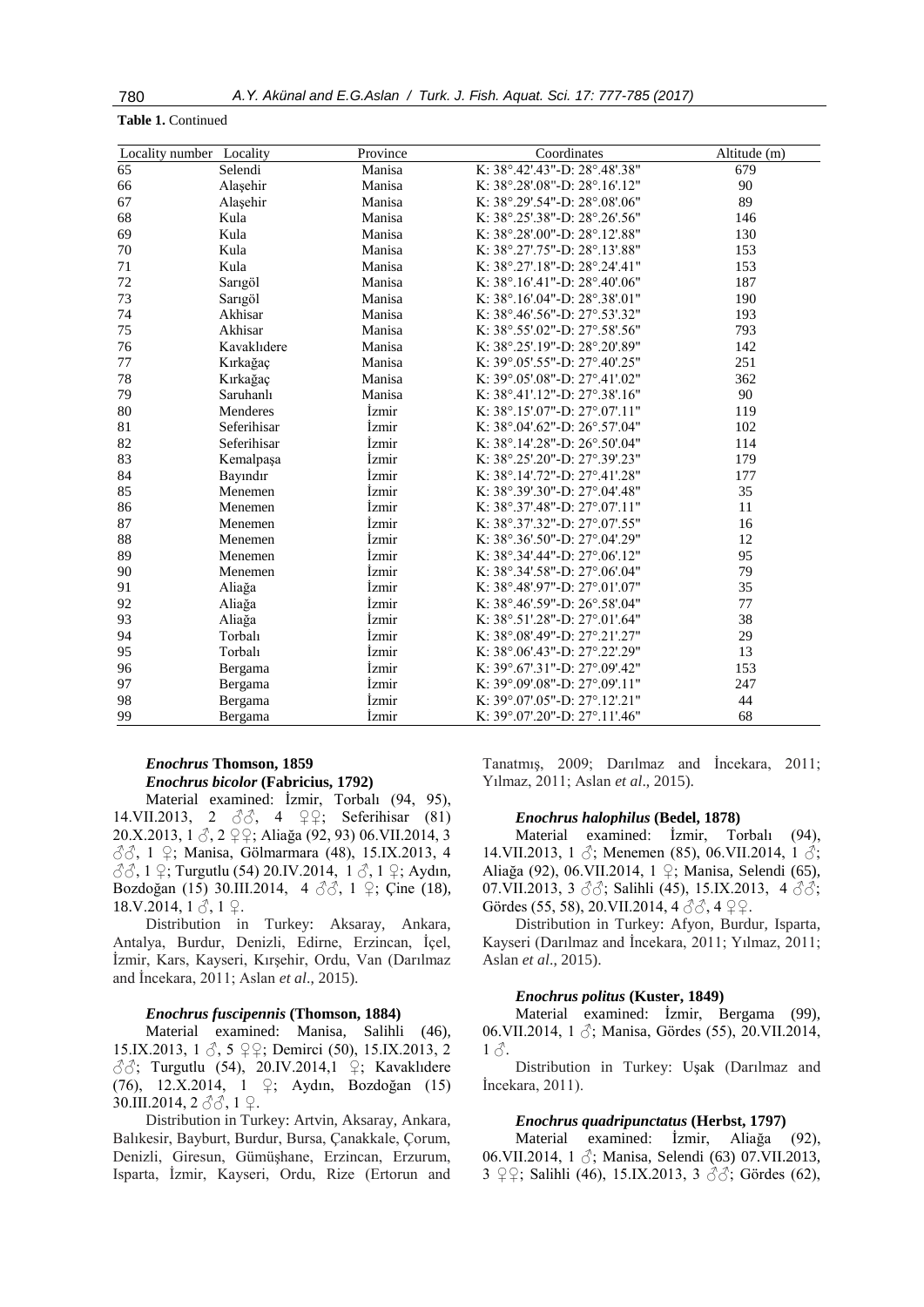| Species                  | İzmir            | Manisa          | Aydın           |
|--------------------------|------------------|-----------------|-----------------|
| Paracymus                |                  |                 |                 |
| *P. aeneus               | $\,+\,$          |                 |                 |
| Enochrus                 |                  |                 |                 |
| E. bicolor               | $\,+\,$          | $^+$            |                 |
| E. fuscipennis           |                  | $^{+}$          | $^{+}$          |
| *E. halophilus           | $\! + \!\!\!\!$  | $^{+}$          |                 |
| <i>*E. politus</i>       | $\! + \!\!\!\!$  | $^{+}$          |                 |
| *E. quadripunctatus      | $^{+}$           | $^{+}$          |                 |
| Helochares               |                  |                 |                 |
| H. lividus               | $^{+}$           | $^{+}$          |                 |
| H. obscurus              | $^{+}$           |                 |                 |
| *H. punctatus            | $^{+}$           | $^{+}$          |                 |
| Hydrobius                |                  |                 |                 |
| Hy. fuscipes             | $\,+\,$          |                 | $\! + \!\!\!\!$ |
| Hydrochara               |                  |                 |                 |
| Hyd. caraboides          |                  | $\! + \!\!\!\!$ |                 |
| Laccobius                |                  |                 |                 |
| *L. chiesai              | $\! + \!\!\!\!$  | $^{+}$          |                 |
| *L. halophilus           | $^{+}$           |                 | $\! + \!\!\!\!$ |
| *L. obscratus orchymonti | $^{+}$           | $^{+}$          | $^{+}$          |
| L. scutellaris           | $^{+}$           |                 | $^{+}$          |
| L. simulatrix            |                  | $^{+}$          | $^{+}$          |
| L. striatulus            |                  |                 |                 |
| L. syriacus              | $^{+}$           | $^{+}$          |                 |
| <i>*L. alternus</i>      |                  |                 | $\! + \!\!\!\!$ |
| L. gracilis              | $\boldsymbol{+}$ | $^{+}$          | $^{+}$          |
| Coelostoma               |                  |                 |                 |
| *C. orbiculare           |                  | $^{+}$          |                 |
| Helophorus               |                  |                 |                 |
| Hlp. micans              |                  | $^{+}$          | $^{+}$          |
| *Hlp. aquaticus          |                  |                 | $^{+}$          |
| *Hlp. grandis            | $^{+}$           | $^{+}$          | $^{+}$          |
| Hlp. syriacus            |                  |                 | $^+$            |
| Hlp. brevipalpis         | $^{+}$           | $^{+}$          | $^{+}$          |
| *Hlp. flavipes           |                  |                 | $^{+}$          |
| *Hlp. hilaris            |                  |                 | $^{+}$          |
| *Hlp. montenegrinus      | $\,+\,$          |                 |                 |
| Hlp. obscurus            | $^{+}$           | $^{+}$          | $\! + \!\!\!\!$ |

**Table 2.** Species composition of aquatic beetles collected from the studied provinces

*\**Firstly recorded from Aegean Region with this study.

20.VII.2014,  $1 \land$ .

Distribution in Turkey: Antalya, Denizli, Edirne, Isparta, Ordu (Darılmaz and İncekara, 2011).

# *Helochares* **Mulsant, 1844** *Helochares lividus* **(Forster, 1771)**

Material examined: İzmir, Torbalı (95), 14.VII.2013, 2 ♂♂; Seferihisar (81), 20.X.2013, 2  $\Im$  $\Im$ , 1  $\Im$ ; Menemen (85), 06.VII.2014, 3  $\Im$  $\Im$ ; Bergama (99), 06.VII.2014, 1  $\Diamond$ ; Manisa, Gölmarmara (48), 15.VII.2013, 1 ♀; Salihli (45, 46) , 15.VII.2013, 8  $\delta\delta$ , 2  $\varphi$  $\varphi$ ; Gördes (60, 62), 20.VII.2014, 1 ♂, 2 ♀♀; Alaşehir (66), 12.X.2014, 1  $3,1$   $2$ .

Distribution in Turkey: Adana, Aksaray, Ankara, Bingöl, Burdur, Çorum, Erzurum, Edirne, Isparta, İzmir, Ordu, Samsun, Tokat, Trabzon (Darılmaz and İncekara, 2011; Yılmaz, 2011; Aslan *et al*., 2015).

#### *Helochares obscurus* **(Müller, 1776)**

Material examined: İzmir, Torbalı (95),

14.VII.2013, 3  $\partial \partial$ , 2  $\partial$ ,  $\partial$ ; Seferihisar (81), 20.X.2013, 2 ♀♀.

Distribution in Turkey: Adana, Ankara, Balıkesir, Bayburt, Burdur, Bursa, Çanakkale, Giresun, Isparta, İzmir, Kayseri, Sakarya, Samsun, Ordu (Ertorun and Tanatmış, 2009; Darılmaz and İncekara, 2011; Yılmaz, 2011; Aslan *et al*., 2015).

#### *Helochares punctatus* **Sharp, 1869**

Material examined: İzmir, Torbalı (95), 14.VII.2013, 2 33, 1 ♀; Manisa, Demirci (50), 15.IX.2013, 2 ♂ 3, 5 ♀♀.

Distribution in Turkey: Artvin, Burdur, Çorum, Isparta (Darılmaz and İncekara, 2011; Yılmaz, 2011; Aslan *et al*., 2015).

# *Hydrobius* **Leach, 1815**

*Hydrobius fuscipes* **(Linnaeus, 1758)**

Material examined: İzmir, Aliağa (92), 06.VII.2014, 1 ♀; Aydın, Çine (17, 19) 18.V.2014, 2 ♂♂, 1 ♀.

Distribution in Turkey: Ankara, Artvin, Bayburt,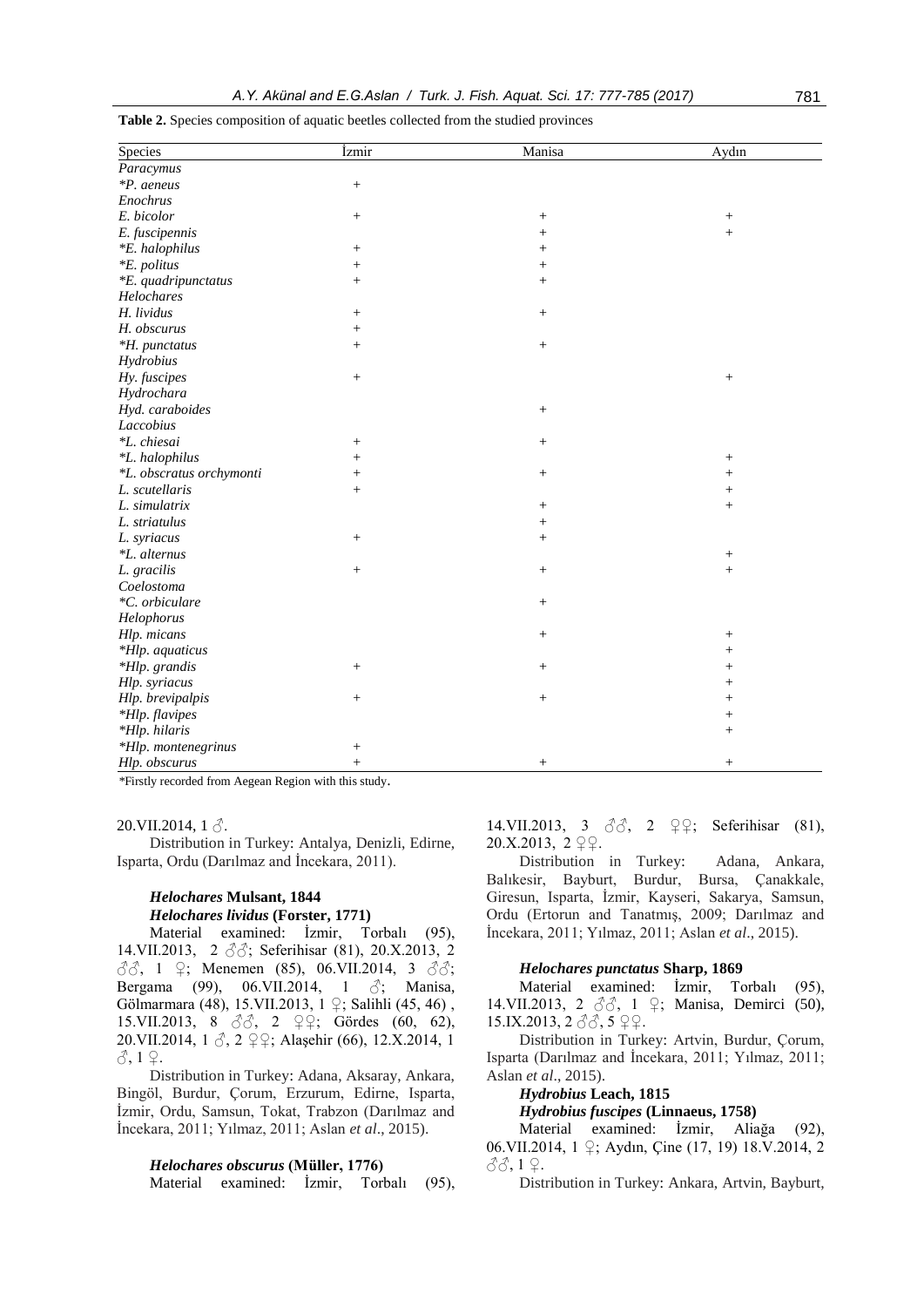Bilecik, Burdur, Çorum, Erzincan, Erzurum, Giresun, Gümüşhane, Isparta, İçel, İzmir, Kayseri, Konya, Ordu, Rize, Samsun, Tokat, Trabzon (Darılmaz and İncekara, 2011; Yılmaz, 2011; Aslan *et al*., 2015).

# *Hydrochara* **Berthold, 1827** *Hydrochara caraboides* **(Linnaeus, 1758)**

Material examined: Manisa, Selendi (65), 07.VII.2013,  $1 \delta$ .

Distribution in Turkey: Bayburt, Isparta, İzmir, Kayseri, Samsun, Tokat (Darılmaz and İncekara, 2011).

# *Laccobius* **Erichson, 1837** *Laccobius chiesai* **Gentili, 1974**

Material Examined: İzmir, Menemen (85), 06.VII.2014, 3 ♂♂, 2 ♀♀; Manisa, Selendi (65), 07.VII.2013, 3  $\Im$ ; Gördes (59), 20.VII.2014, 3  $\Im$  $\Im$ , 1 ♀.

Distribution in Turkey: Ankara, Isparta (Darılmaz and İncekara, 2011; Yılmaz, 2011).

#### *Laccobius halophilus* **Gentili, 1982**

Material Examined: İzmir, Bergama (99), 06.VII.2014, 1 ♂, 1 ♀; Aydın, Çine (20), 18.V.2014, 3 ♂♂.

Distribution in Turkey: İçel, Muğla (Darılmaz and İncekara, 2011).

# *Laccobius obscratus orchymonti* **Gentili, 1976**

Material Examined: İzmir, Menemen (85), 06.VII.2014, 2 ♂♂, 2 ♀♀; Manisa, Selendi (63), 07.VII.2013, 5  $\Im$ ; Demirci (50), 15.IX.2013, 1  $\Im$ , 1  $\sqrt{2}$ ; Aydın, Çine (18), 18.V.2014, 1  $\sqrt{3}$ .

Distribution in Turkey: Adıyaman, Burdur, Gaziantep, Hatay, Isparta, Kilis (Darılmaz and İncekara, 2011; Yılmaz, 2011; Aslan *et al*., 2015).

#### *Laccobius scutellaris* **Motschulsky, 1855**

Material Examined: İzmir, Seferihisar (81), 20.X.2013, 1  $\Diamond$ ; Menemen (85), 06.VII.2014, 1  $\Diamond$ ; Manisa, Selendi (63), 07.VII.2013, 1 ♂, 1 ♀; Aydın, Incirliova (35), 02.XI.2014, 1 $\beta$ .

Distribution in Turkey: Adana, Antalya, Balıkesir, Bilecik, Bitlis, Burdur, Bursa, Çanakkale, Isparta, İçel, İstanbul, İzmir, Kahramanmaraş, Konya, Muğla, Samsun, Siirt (Darılmaz and İncekara, 2011; Yılmaz, 2011; Aslan *et al*., 2015).

#### *Laccobius simulatrix* **d'Orchymont, 1932**

Material Examined: Manisa, Gördes (61), 20.VII.2014, 3 ♂♂, 2 ♀♀; Aydın, Çine (18, 20), 18.V.2014, 2 ♂♂, 3 ♀♀; İncirliova (35), 02.XI.2014,  $3\tilde{o}$ .

Distribution in Turkey: Adana, Ağrı, Aksaray, Ankara, Antalya, Artvin, Aydın, Balıkesir, Bayburt, Bitlis, Bolu, Bursa, Çanakkale, Çorum, Denizli, Edirne, Erzincan, Erzurum, Giresun, Gümüşhane, Hakkâri, Isparta, İçel, İstanbul, İzmir, Kahramanmaraş, Kars, Kayseri, Kırklareli, Kırşehir, Kocaeli, Manisa, Muğla, Niğde, Ordu, Osmaniye, Samsun, Sivas, Tokat, Trabzon, Van, Yozgat (Darılmaz and İncekara, 2011).

# *Laccobius striatulus* **(Fabricius, 1801)**

Material Examined: Manisa, Gördes (55, 62), 20.VII.2014, 8♂♂, 4 ♀♀.

Distribution in Turkey: Ankara, Antalya, Artvin, Balıkesir, Bayburt, Bilecik, Bitlis, Bolu, Bursa, Çanakkale, Erzurum, Eskişehir, Giresun, Gümüşhane, Hatay, Isparta, İstanbul, İzmir, Kayseri, Kocaeli, Konya, Kütahya, Malatya, Manisa, Muğla, Ordu, Sakarya, Samsun, Sivas, Tokat, Trabzon (Darılmaz and İncekara, 2011).

#### *Laccobius syriacus* **Guillebeau, 1896**

Material Examined: İzmir, Seferihisar (81), 20.X.2013, 1  $\Diamond$ ; Manisa, Demirci (50), 15.IX.2013, 2 ♂♂, 2 ♀♀.

Distribution in Turkey: Adana, Afyon, Aksaray, Ankara, Antalya, Artvin, Aydın, Balıkesir, Bayburt, Bilecik, Bitlis, Bolu, Burdur, Bursa, Çorum, Denizli, Diyarbakır, Edirne, Gaziantep, Giresun, Gümüşhane, Erzincan, Erzurum, Hakkâri, Hatay, Isparta, İçel, İzmir, Kars, Kayseri, Kahramanmaraş, Kastamonu, Konya, Mardin, Muğla, Ordu, Osmaniye, Rize, Sakarya, Samsun, Sinop, Şanlıurfa, Tokat, Trabzon, Van (Ertorun and Tanatmış, 2009; Darılmaz and İncekara, 2011).

#### *Laccobius alternus* **Motschulsky, 1855**

Material Examined: Aydın, Germencik (39), 02.XI.2014,  $4 \, \text{\AA}$ .

Distribution in Turkey: Erzincan (Darılmaz and İncekara, 2011).

# *Laccobius gracilis* **Motschulsky, 1855**

Material Examined: İzmir, Menemen (85), 06.VII.2014, 1 ♂; Manisa, Selendi (65), 07.VII.2013,  $4 \text{ }\partial\phi, 1 \text{ } \mathcal{Q}$ ; Gördes (55, 61, 62), 20.VII.2014, 2  $\partial\phi, 1$  $\frac{1}{2}$ ; Kavaklıdere (76), 12.X.2014, 1  $\circ$ ; Aydın, Çine  $(20)$ , 18.V.2014, 4  $\partial \delta$ .

Distribution in Turkey: Adana, Adıyaman, Ankara, Antalya, Artvin, Aydın, Bayburt, Balıkesir, Bilecik, Bingöl, Bitlis, Bolu, Burdur, Bursa, Çanakkale, Çorum, Denizli, Diyarbakır, Edirne, Erzincan, Erzurum, Gaziantep, Giresun, Gümüşhane, Hakkâri, Hatay, Isparta, İçel, İstanbul, İzmir, Kars, Kastamonu, Kayseri, Kilis, Kocaeli, Manisa, Mardin, Muğla, Muş, Niğde, Ordu, Rize, Samsun, Sinop, Sivas, Şırnak, Tokat, Trabzon, Van, Yozgat (Darılmaz and İncekara, 2011).

# *Coelostoma* **Brullé, 1835**

# *Coelostoma orbiculare* **(Fabricius, 1775)**

Material Examined: Manisa, Sarıgöl (72), 07.VII.2013, 1 $\sqrt{3}$ ; Gölmarmara (48), 15.IX.2013, 1 $\sqrt{2}$ .

Distribution in Turkey: Ankara, Artvin, Bayburt, Burdur, Bursa, Çanakkale, Çorum, Erzurum, Giresun, Gümüşhane, Isparta, İçel, Kayseri, Ordu, Samsun,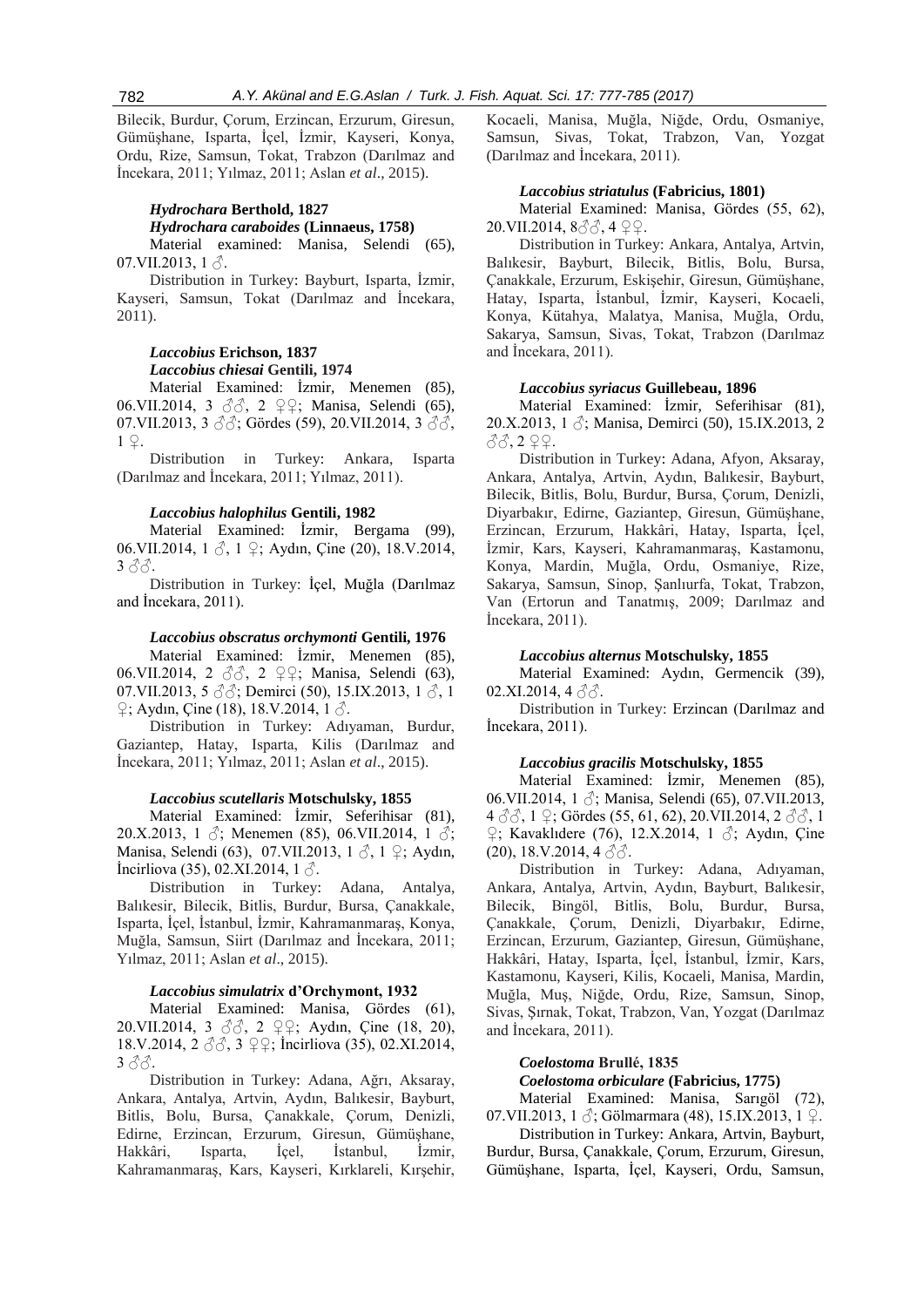Tokat, Trabzon (Ertorun and Tanatmış, 2009; Darılmaz and İncekara, 2011; Yılmaz, 2011; Aslan *et al*., 2015).

# **Helophoridae Leach, 1815** *Helophorus* **Fabricius, 1775** *Helophorus micans* **(Folderman, 1835)**

Material Examined: Manisa, Turgutlu (53), 20.IV.2014, 5 ♂♂; Aydın, Bozdoğan (15), 30.III.2014, 3 ♂♂, 6 ♀♀.

Distribution in Turkey: Adana, Aksaray, Bayburt, Hatay, Balıkesir, Burdur, Çanakkale, Çorum, Diyarbakır, Erzurum, Giresun, Isparta, İçel, İzmir, Kayseri, Samsun, Tokat, Trabzon, Tuz Gölü, Van Gölü (Darılmaz and İncekara, 2011; Yılmaz, 2011).

#### *Helophorus aquaticus* **(Linnaeus, 1758)**

Material Examined: Aydın, Sultanhisar (7), 15.III.2014, 3 33.

Distribution in Turkey: Adana, Aksaray, Ankara, Bayburt, Bilecik, Bingöl, Burdur, Bursa, Bolu, Çorum, Diyarbakır, Erzurum, Hakkâri, Giresun, Gümüşhane, Isparta, İçel, İstanbul, Kars, Kastamonu, Kayseri, Kırklareli, Mardin, Muş, Ordu, Sakarya, Samsun, Sinop, Şırnak, Van (Darılmaz and İncekara, 2011; Aslan *et al*., 2015).

#### *Helophorus grandis* **(Illiger, 1798)**

Material Examined: İzmir, Seferihisar (81), 20.X.2013, 1  $\Im$ ; Kemalpaşa (83), 20.IV.2014, 1  $\Im$ ; Manisa, Ahmetli (52), 20.IV.2014, 2 3 3, 1 ♀; Aydın, Çine (17, 18), 18.V.2014, 3  $\Im$   $\Im$ , 3  $\Im$   $\varphi$ .

Distribution in Turkey: Antalya, Burdur, Tokat (Darılmaz and İncekara, 2011; Aslan *et al*., 2015).

#### *Helophorus syriacus* **Kuwert, 1885**

Material Examined: Aydın, Çine (17), 18.V.2014, 2 ♂♂; Germencik (39), 02.XI.2014, 2 ♂♂.

Distribution in Turkey: Adana, Burdur, Çorum, Denizli, Diyarbakır, Gaziantep, Hatay, Isparta, İzmir, Mardin, Samsun, Tokat, Hatay Amanos Dağları (Darılmaz and İncekara, 2011; Yılmaz, 2011; Aslan *et al*., 2015).

#### *Helophorus brevipalpis* **Bedel, 1881**

Material Examined: İzmir, Bayındır (84), 01.VI.2014, 2 ♀♀; Manisa, Turgutlu (53, 54), 20.IV.2014, 8 ♂♂, 1 ♀; Ahmetli (52), 20.IV.2014, 7 ♂♂; Aydın, Nazilli (12, 13), 05.V.2013, 20 ♂♂, 15  $\mathcal{Q} \mathcal{Q}$ ; Yenipazar (10), 15.III.2014, 5  $\partial \mathcal{A}$ ; Umurlu (11), 15.III.2104, 2 ♂♂, 2 ♀♀; Sultanhisar (7), 15.III.2014, 1  $\Diamond$ ; Bozdoğan (15, 16), 30.III.2014, 6  $\Diamond$  $\Diamond$ , 2  $\Diamond$   $\Diamond$ Qine (17, 18, 19, 20, 22), 18.V.2014, 21  $\Im \Im$ , 12  $\Im$ , 2 $\Im$ ; Germencik (39), 02.XI.2014,  $1 \delta$ .

Distribution in Turkey: Aksaray, Ankara, Bayburt, Antalya, Artvin, Burdur, Bursa, Çorum, Erzurum, Erzincan, Giresun, Gümüşhane, Isparta, İstanbul, İzmir, Kahramanmaraş, Kayseri, Kırklareli, Muğla, Niğde, Ordu, Samsun, Sinop, Van, Trabzon, Tuz Gölü (Darılmaz and İncekara, 2011; Yılmaz,

2011; Aslan *et al*., 2015).

#### *Helophorus flavipes* **Fabricius 1792**

Material Examined: Aydın, Çine (19),  $18.V.2014, 1 \land 1 \Omega$ .

Distribution in Turkey: Burdur, Corum, Erzincan, Gümüşhane, Kars, Kayseri, Tokat (Darılmaz and İncekara, 2011; Aslan *et al*., 2015).

#### *Helophorus hilaris* **Sharp, 1916**

Material Examined: Aydın, Sultanhisar (7), 15.III.2014,  $1 \delta$ ,  $1 \Omega$ .

Distribution in Turkey: Bayburt, Burdur, Diyarbakır, Erzincan, Erzurum, Giresun, Gümüşhane, Hakkâri, Kayseri, Mardin, Muş, Ordu, Samsun, Tokat, Şırnak, Van (Darılmaz and İncekara, 2011; Aslan *et al*., 2015).

### *Helophorus montenegrinus* **Kuwert, 1885**

Material Examined: İzmir, Kemalpaşa (83),  $20.IV.2014, 1 \delta$ .

Distribution in Turkey: Ankara, Bolu, Burdur, Bursa, Giresun, Isparta, İçel, İstanbul, Kastamonu, Kırklareli, Ordu, Samsun, Sinop, Tokat, Trabzon (Darılmaz and İncekara, 2011; Yılmaz, 2011; Aslan *et al*., 2015).

#### *Helophorus obscurus* **Mulsant, 1844**

Material Examined: İzmir, Kemalpaşa (83), 20.IV.2014, 3 ♂♂, 2 ♀♀; Bayındır (84), 01.VI.2014, 3 ♂♂, 2 ♀♀; Manisa, Turgutlu (53, 54), 20.IV.2014, 6  $\Im$  $\Im$ , 2  $\Im$   $\Im$ ; Aydın, Efeler (3), 09.II.2014, 3  $\Im$  $\Im$ , 1 ♀; Köşk (5, 6), 09.II.2014, 3 ♂♂, 4 ♀♀; Yenipazar (10), 15.III.2014, 1  $\Im$ , 7  $\Im$ , Sultanhisar (8), 15.III.2014, 3 ♂♂, 2 ♀♀; Çine (22), 18.V.2014, 6 ♂♂, 2 ♀♀; Germencik (39), 02.XI.2014, 1 ♂.

Distribution in Turkey: Artvin, Bolu, Bursa, Çorum, Erzincan, Erzurum, Giresun, Isparta, İstanbul, İzmir, Kayseri, Kırklareli, Ordu, Samsun, Sinop, Tokat, Trabzon (Darılmaz and İncekara, 2011).

# **Discussion**

Aquatic beetles belonging to Hydrophilidae and Helophoridae were determined from the Aegean Region of Turkey based on field surveys conducted during 2013 and 2014: 17 species were recorded from Aydın province, 19 each from Izmir and Manisa. It was also determined that 15 of the species (50%) were not previously reported from the region. According to the results; *Enochrus bicolor*, *Laccobius obscratus orchymonti, L. gracilis*, *Helophorus grandis, H. brevipalpis* and *H. obscurus* were the common species recorded from the all three provinces. However, *Helochares obscurus*, *Paracymus aeneus* and *Helophorus montenegrinus* were collected only from İzmir, *Hydrochara caraboides*, *Laccobius striatulus* and *Coelostoma orbiculare* sampled only from Manisa, and *L. alternus*, *Helophorus aquaticus*, *H.* s*yriacus, H. flavipes* and *H. hilaris* only from Aydın province.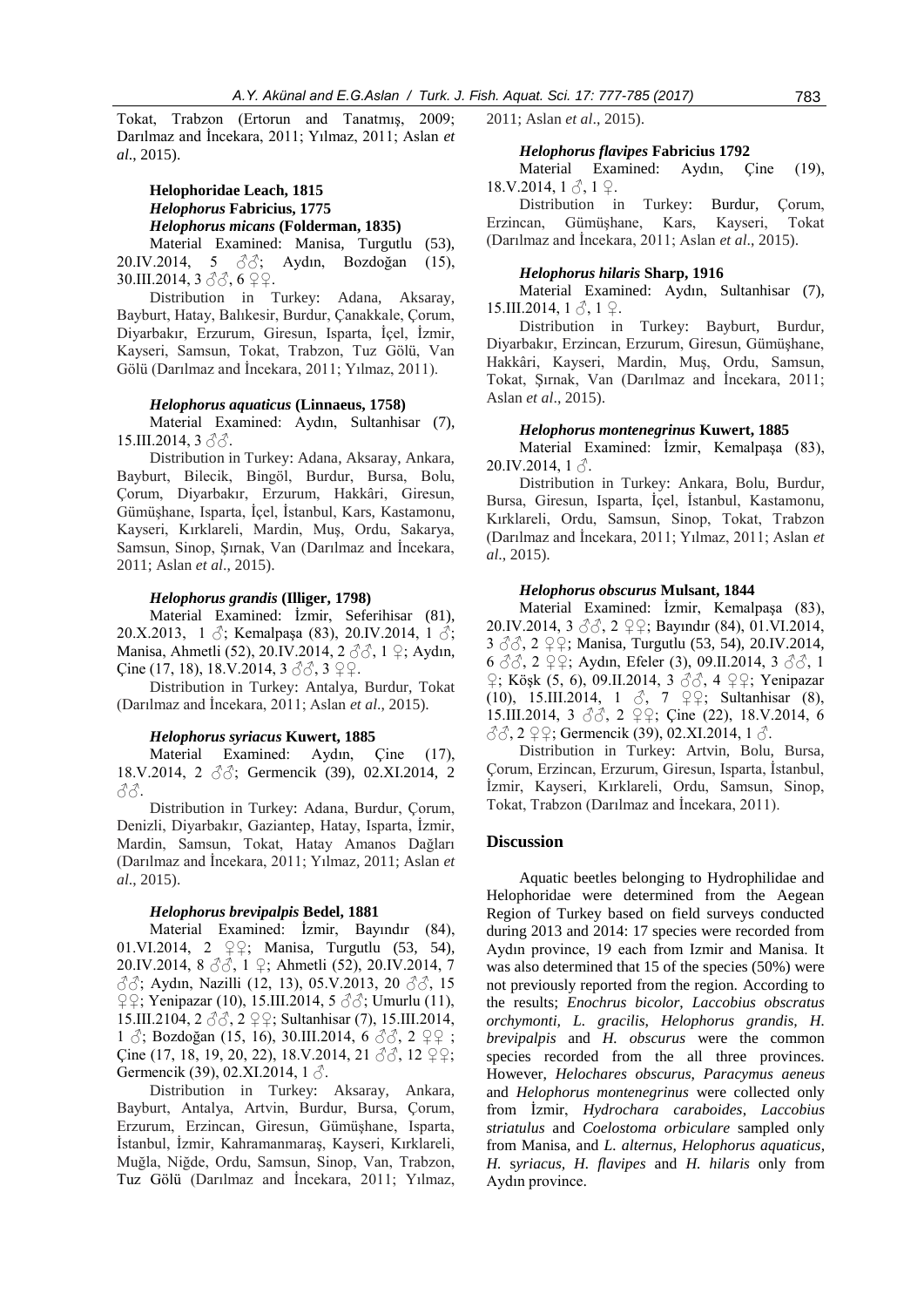*Laccobius* was one of the most common genera (9 species) in the study region displaying a wide range of habitat preference including generally shallow waters and their edges. The most abundant species were *L. simulatrix* and *L. striatulus*. Also, *L. alternus* was recorded from Aydın second time after its unique locality record from Erzincan (Darılmaz and İncekara, 2011). *Helophorus* species constituted other abundant group, and were mainly collected from Aydın province preferring stagnant, temporary waters or muddy areas near the water source. *H. brevipalpis* was the most individual rich species sampled in all provinces. Additionally *H*. *aquaticus*, *H. flavipes*, *H. hilaris* and *H. montenegrinus* were firstly recorded from western Turkey with this study.

*Enochrus* has been the third largest hydrophilid genus in terms of species number after *Laccobius* and *Helophorus*. Adults usually occur in well vegetated waterbodies and waters with rich nutrient and productivity due to eutrophication. According to Darılmaz and Kıyak (2009), taxonomy of *Enochrus* is still poorly known and ecological data is available only for some widespread species. *Enochrus politus* was sampled from İzmir and Manisa for the first time by this study, and the second time for Turkey after Uşak province (Darılmaz and İncekara, 2011).

The genera *Paracymus, Hydrobius*, *Hydrochara* and *Coleostoma* are all represented by single species. The present study adds western parts of Turkey (İzmir) to the distributional area of *Paracymus aeneus* which was known only from northern and central Anatolia parts up to now (Darılmaz and İncekara, 2011). It is known that this species prefers small saline pools with rich vegetation (Greenwood and Wood, 2003). Accordingly, the salinity value of the water was measured as 62.03 ppt where *Paracymus* individuals were collected in İzmir province. *Coleostoma* is a terrestrial genus which is classified in Sphaeridiinae, and family members generally live in semi-aquatic habitats away from water under various kinds of decaying organic matter (Hansen, 1987). In this study, *C*. *orbiculare* was sampled from Manisa and firstly recorded from the Aegean Region of Turkey.

Consequently, in the present study 30 taxa belonging to the Hydrophilidae and Helophoridae were listed from İzmir, Manisa and Aydın provinces and their districts, of which one-half were firstly reported from the Aegean Region of Turkey. Investigated areas intrinsically provides numerous water sources all resulting with suitable conditions for aquatic beetles. In addition to, there is still a certain need of collecting more specimens, especially in the whole 'Aegean Region', either to add new records for the Turkish fauna.

# **Acknowledgements**

The study was supported by Department of Scientific Research Project Management of Süleyman Demirel University with the Project number SDUBAP (3621-D2-13).

#### **References**

- Angus, R.B. (1984). Towards a Revision of the Palearctic Species of *Helophorus* F. (Coleoptera, Hydrophilidae) I. *Entomological Review*, 63 (3), 89-119.
- Angus, R.B. (1985). Towards a Revision of the Palearctic Species of *Helophorus* F. (Coleoptera, Hydrophilidae) II. *Entomological Review*, 64 (4), 128-162.
- Angus, R.B. (1988). Notes on the *Helophorus* (Coleoptera, Hydrophilidae) Occurring in Turkey, Iran and Neighboring Territories. *Revue Suisse de Zoologie*, 95 (1), 209-248.
- Angus, R.B. (1992). Süsswasserfauna von Mitteleuropa (Insecta: Coleoptera: Hydrophilidae: Helophorinae). Jena, Germany, Gustav Fischer Verlag, 144 pp.
- Angus, R.B. (1998). A New Turkish *Helophorus*, with Notes on *H. griseus* Herbst and *H. montanus*  d'Orchymont (Col., Hydrophiloidea). *The Entomologist's Monthly Magazine*, 134, 5-9. http://dx.doi.org/10.9897, 35400007575732.0020.
- Anton, E., & Beutel, R.G. (2004). On the Head Morphology and Systematic Position of *Helophorus* (Coleoptera: Hydrophiloidea: Helophoridae). *Zoologischer Anzeiger*, 242, 313–346. http://dx.doi.org/10.1078/0044-5231-00107
- Aslan, B., Yılmaz, A., Bayram, F., & Aslan, E.G. (2015). Contributions to the Insect Fauna of Burdur Province (Turkey) in terms of Hydrophilidae, Helophoridae and Chrysomelidae (Coleoptera) with Chorotype Analyses. *Fresenius Environmental Bulletin*, 24(5b), 1932-1939.
- Bloom, D.D., Fikáček, M., & Short, A.E.Z. (2014). Clade Age and Diversification Rate Variation Explain Disparity in Species Richness Among Water Scavenger Beetle (Hydrophilidae) Lineages. *Plos One*, 9, 1-9[. doi.org/10.1371/journal.pone.0098430.](http://dx.doi.org/10.1371/journal.pone.0098430)
- Darılmaz, M.C., & Kıyak, S. (2009). The Genus *Enochrus*  Thomson (Coleoptera: Hydrophilidae) from Turkey, Checklist and New Records. *Archives of Biological Sciences*, 61 (4), 767-772. http://dx.doi.org/10.2298/ABS0904767D.
- Darılmaz, M.C., & Kıyak, S. (2010). The Occurrence of the Subgenus *Microlaccobius* Gentili in Turkey (Coleoptera: Hydrophilidae, Laccobius), with Taxonomic Notes. *Turkish Journal of Zoology*, 34 (1), 63-68. http://dx.doi.org/10.3906/zoo-0811-15.
- Darılmaz, M.C., & İncekara, Ü. (2011). Checklist of Hydrophiloidea of Turkey (Coleoptera: Polyphaga). *Journal of Natural History*, 45, 685-735. http://dx.doi.org/10.1080/00222933.2010.535916.
- Ertorun, N., & Tanatmış, M. (2009). Contributions to the Hydrophilidae (Polyphaga: Coleoptera) Species Diversity of South Marmara Region (Turkey). *Biological Diversity and Conservation,* 2(3), 7-17.
- Fikáček, M. (2009). Order Coleoptera, Family Helophoridae. *Arthropod fauna of the UAE*, 2, 142– 144.
- Fikáček, M., Gentili, E., & Short, A.E.Z. (2010). Order Coleoptera, Family Hydrophilidae. *Arthropod fauna of the UAE*, 3, 135–165.
- Gentili, E. (1975). Alcuni Nuovi *Laccobius* Paleartici (Coleoptera Hydrophilidae). *Estratto dal Bollettino della Società Entomologica Italiana*, 107, 127-134.